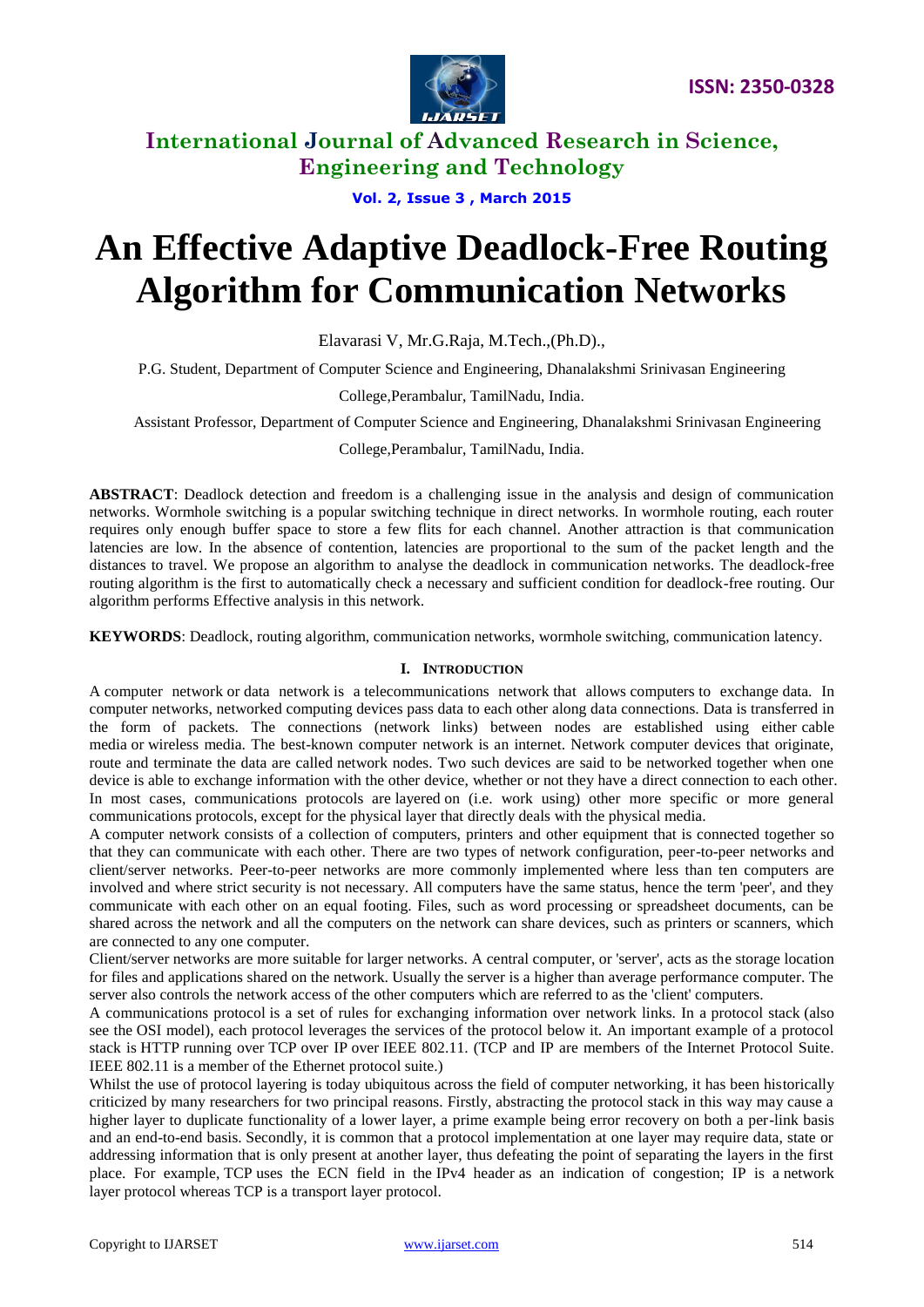

# **Vol. 2, Issue 3 , March 2015**

Communication protocols have various characteristics. They may be connection-oriented or connectionless, they may use circuit mode or packet switching, and they may use hierarchical addressing or flat addressing. Ethernet is a family of protocols used in LANs, described by a set of standards together called IEEE 802 published by the Institute of Electrical and Electronics Engineers. It has a flat addressing scheme. It operates mostly at levels 1 and 2 of the OSI model. For home users today, the most well-known member of this protocol family is IEEE 802.11, otherwise known as Wireless LAN (WLAN or WiFi). The complete IEEE 802 protocol suite provides a diverse set of networking capabilities.

The Internet Protocol Suite, also called TCP/IP, is the foundation of all modern networking. It offers connection-less as well as connection-oriented services over an inherently unreliable network traversed by data-gram transmission at the Internet protocol (IP) level. At its core, the protocol suite defines the addressing, identification, and routing specifications for Internet Protocol Version 4 (IPv4) and for IPv6, the next generation of the protocol with a much enlarged addressing capability.

#### **II. RELATED WORK**

In concurrent programming, a deadlock is a situation in which two or more competing actions are each waiting for other to finish, and thus neither ever does. Mutual exclusion, Hold and Wait, No Pre-emption, Circular wait are the characteristics of the Deadlock. Mutual exclusion means one or more than one resource must be held by a process in a non-sharable (Exclusive) mode. If a process holds a resource while waiting for another resource is called Hold and Wait. No Pre-emption means **t**here is only voluntary release of a resource - nobody else can make a process give up a resource. If Process A waits for Process B waits for Process C ....waits for Process A is called Circular Wait. Ensure deadlock never occurs using either prevent any one of the 4 conditions from happening. Avoidance means Allow all deadlock conditions, but calculate cycles about to happen and stop dangerous operations. Allow deadlock to happen. This requires using both detection and recovery. Detection means know a deadlock has occurred. Recovery means regain the resources.

If we have prior knowledge of how resources will be requested, it's possible to determine if we are entering an unsafe state. Possible states are deadlock, unsafe state and safe state. Deadlock means no forward progress can be made. If a state that may allow deadlock is called unsafe state. Safe state means state is safe if a sequence of processes exist such that there are enough resources for the first to finish, and as each finishes and releases its resources there are enough for the next to finish.

Many recent experimental and commercial parallel computers use direct networks for low latency, high bandwidth inter processor communication. A typical direct network is the k-ary n-cube network, which has an n-dimensional grid structure with k nodes (processors) in each dimension such that every node is connected to two other nodes in each dimension by direct communication links. The performance of a multicomputer network depends on the switching technique and the routing algorithm used. Possible switching techniques are the virtual cut-through, store-and-forward, and wormhole. The wormhole (WH) switching technique has been widely used in the recent multi computers. In the WH technique, a packet is divided into a sequence of fixed-size units of data, called flits. If a communication channel transmits the first flit of a message, it must transmit all the remaining flits of the same message before transmitting flits of another message. The main advantages of wormhole switching are low memory requirements in routers and pipelined data movement in the absence of contention. The main disadvantage of wormhole switching is channel congestion, since a blocked message does not relinquish the communication channels it has already acquired. The virtual cut-through; VCT, and store-and-forward, SAF, switching techniques require more storage in nodes but have less channel contention. Some of the most important issues in the design of a routing algorithm are high throughput, low-latency message delivery, and avoidance of deadlocks, live locks, and starvation. In this study we consider only minimal routing algorithms as per which a message always moves closer to its destination with each hop taken. Live locks can be avoided with minimal routing, and starvation can be avoided by allocating resources such as communication channels and buffers in FIFO order. Ensuring deadlock freedom depends on the design of the routing algorithm.

#### **III.SYSTEM DESIGN**

Existing System Using **t**he header flit contains routing information. The remaining flits consist of the payload and a tail flit indicating the end of the packet. Only the header flit is used for routing. The data and tail flits follow the header flit in a pipelined fashion. Wormhole switching provides low message latency and requires small buffer capacity in the channels of the network as buffers need not store whole packets. This switching technique is also prone to deadlock.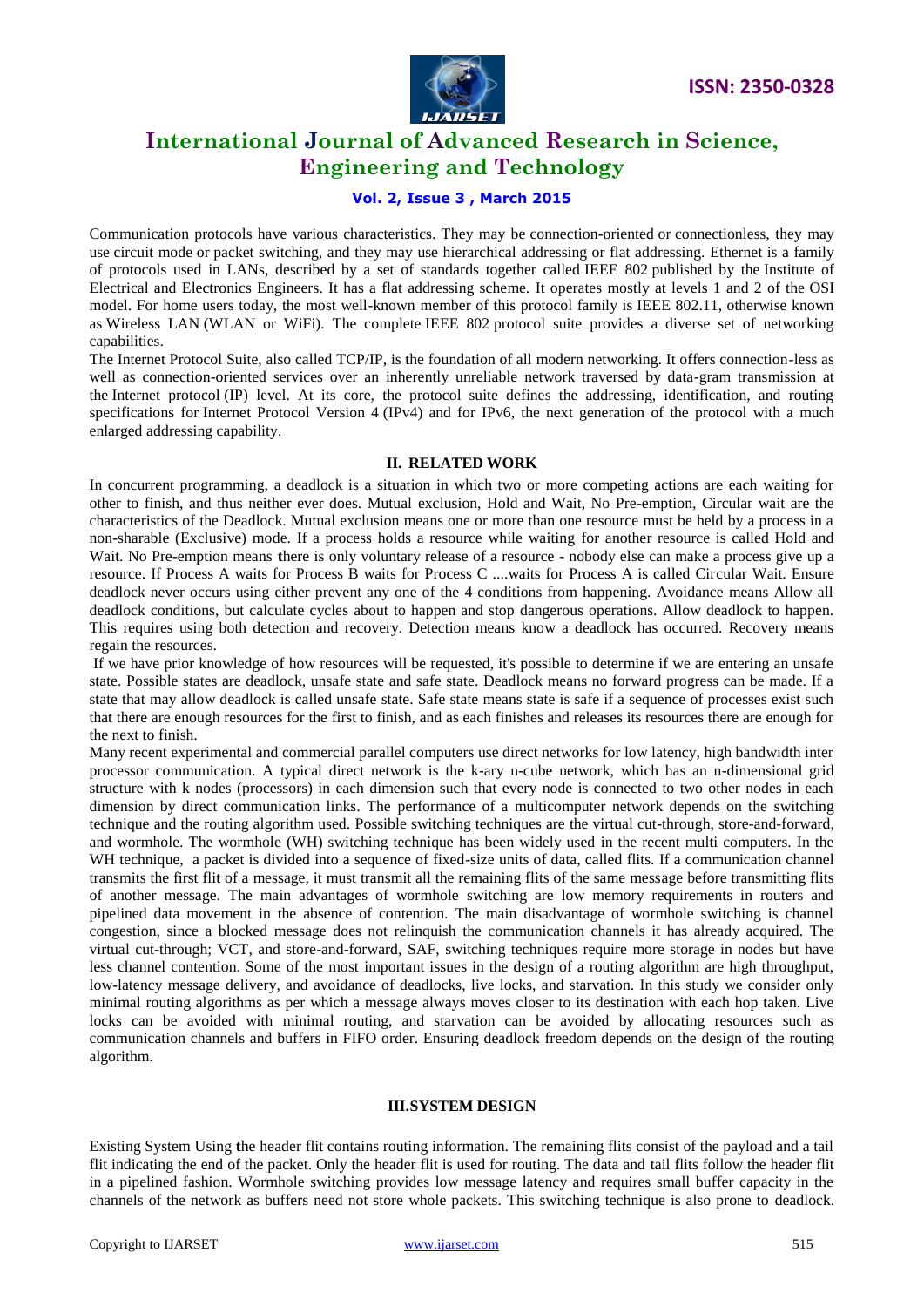



# **Vol. 2, Issue 3 , March 2015**

The flits of a single packet often hold many resources simultaneously, blocking many other messages. Deadlocks are a key issue in the design of wormhole networks. Duato"s methodology has been very popular and supported the design of very efficient routing protocols. But, it is a manual process. It is error-prone and not scalable. If a large packet is being sent, the destination of the packet is not ready to receive it. Something has gone wrong on the network, (e.g) A link failure, so that a packet cannot move forward across the failed link.A network and a routing function that are already known to be deadlock-free. New channels and routing capabilities can be added to this network as long as once a message arrives in an original channel, it cannot be routed towards new channels. Duato"s condition holds for any network obtained in this way. The set of networks that can be proven deadlock-free using Duato's theorem is much larger than the set of networks that can be obtained using his design methodology. However, using Duato"s theorem to show absence of deadlock of a network where his design methodology does not apply can require a highly complicated manual proof.

We proposed the first necessary and sufficient algorithm for deadlock verification in wormhole networks. Our algorithm only requires as input a description of the routing function. The only assumption on the routing logic is that it is memory less, i.e., it decides the routes based on the current position of the message and the destination. Our decision procedure decides whether this routing function satisfies Verbeek and Schmaltz" necessary and sufficient condition. It returns, whenever the network is not deadlock-free, an exact description of the deadlock. This entails which messages participate, which channels they occupy, and for which destination they are headed. To ensure that this feedback is readable, we return the smallest deadlocks that can occur. Due to various optimizations, our approach scales to sufficiently large networks.



## **A) WAYPOINT CONNECTIVITY CONSTRUCTION**

Waypoint connectivity construction is a network topology in which each node relays data for the network. All nodes cooperate in the distribution of data in the network. When using a routing technique, the message is propagated along a path, by hopping from node to node until the destination is reached. To ensure all its paths' availability, a routing network must allow for continuous connections and reconfiguration around broken or blocked paths, using selfhealing algorithms.